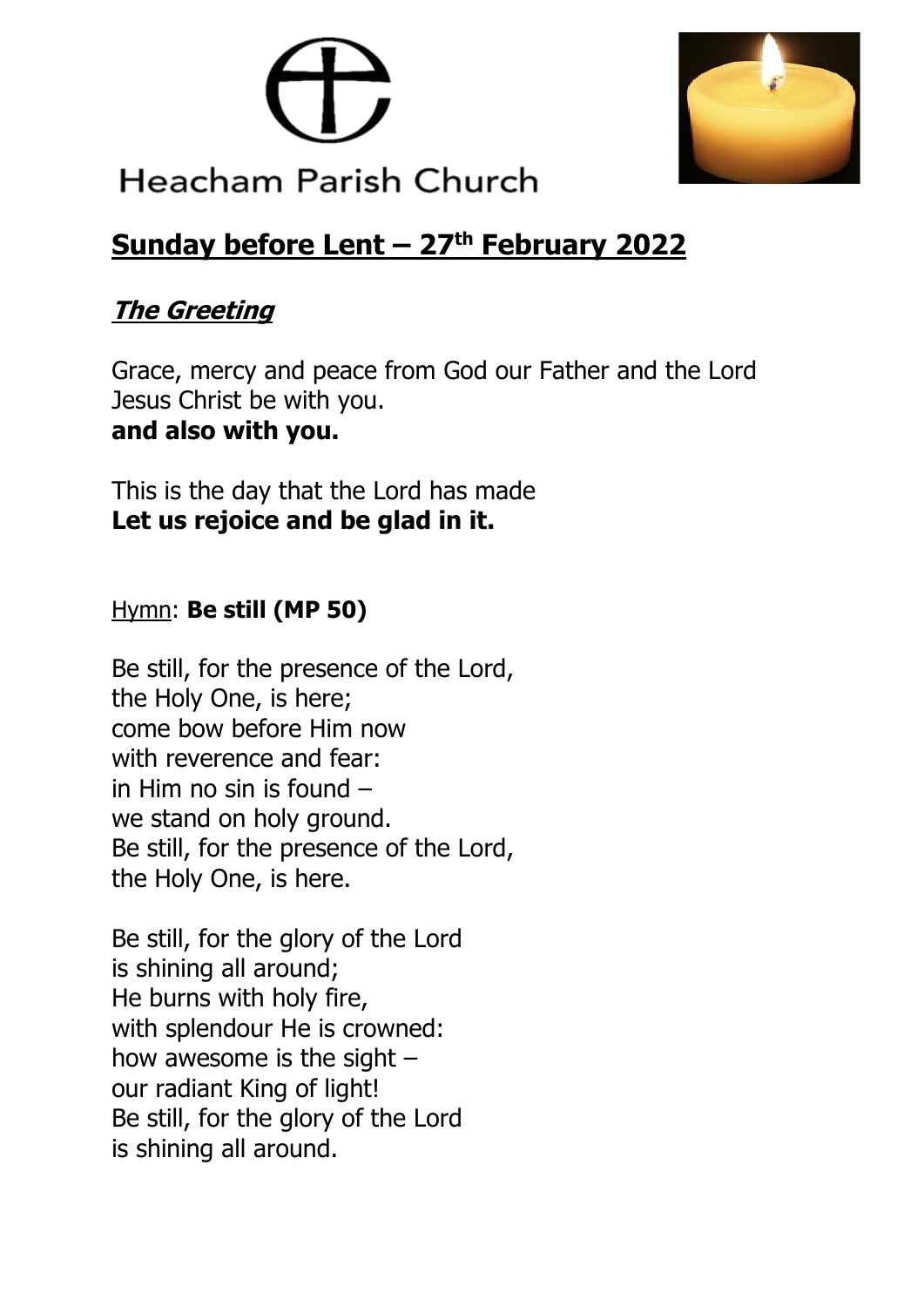Be still, for the power of the Lord is moving in this place: He comes to cleanse and heal, to minister His grace – no work too hard for Him. In faith receive from Him. Be still, for the power of the Lord is moving in this place.

## **Prayer of preparation**

**We have come together in the name of Christ to offer our praise and thanksgiving, to hear and receive God's holy word, to pray for the needs of the world, and to seek forgiveness of our sins, that by the power of the Holy Spirit we may give ourselves to the service of God.** 

Jesus says 'Repent, for the kingdom of heaven is close at hand.' So let us turn away from our sin and turn to Christ, confessing our sins in penitence and faith.

## **Confession**

Almighty God, long suffering and of great goodness: I confess to you, I confess with my whole heart my neglect and forgetfulness of your commandments, my wrongdoing, thinking, and speaking; the hurts I have done to others and the good that I have left undone. O God forgive me, for I have sinned against you; and raise me to newness of life; through Jesus Christ our Lord. **Amen.**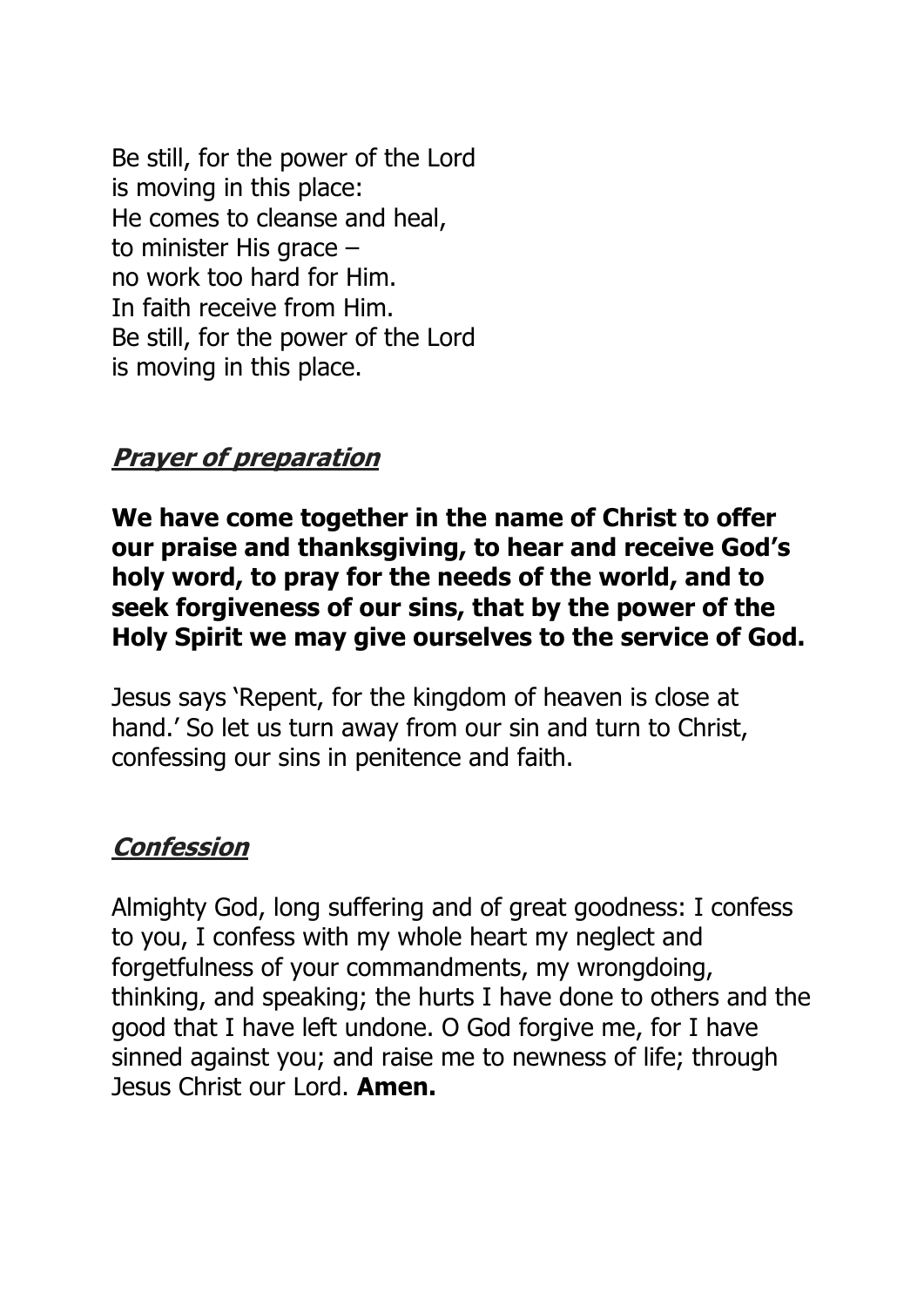Almighty God, who in Jesus Christ has given us a kingdom that cannot be destroyed, forgive us our sins, open our eyes to God's truth, strengthen us to do God's will and give us the joy of his kingdom, through Jesus Christ our Lord. **Amen.**

**Bible reading** – Luke 9: 28-36 read by Adrian

#### Hymn: **My Jesus, my saviour (MP 1003)**

My Jesus, my Saviour, Lord, there is none like You. All of my days I want to praise the wonders of Your mighty love. My comfort, my shelter, tower of refuge and strength, let every breath, all that I am, never cease to worship You.

Shout to the Lord all the earth, let us sing, power and majesty, praise to the King. Mountains bow down and the seas will roar at the sound of Your name. I sing for joy at the work of Your hands, for ever I'll love You, for ever I'll stand. Nothing compares to the promise I have in You.

Psalm 89: 1-8 I will sing of the Lord's great love forever; with my mouth I will make your faithfulness known through all generations.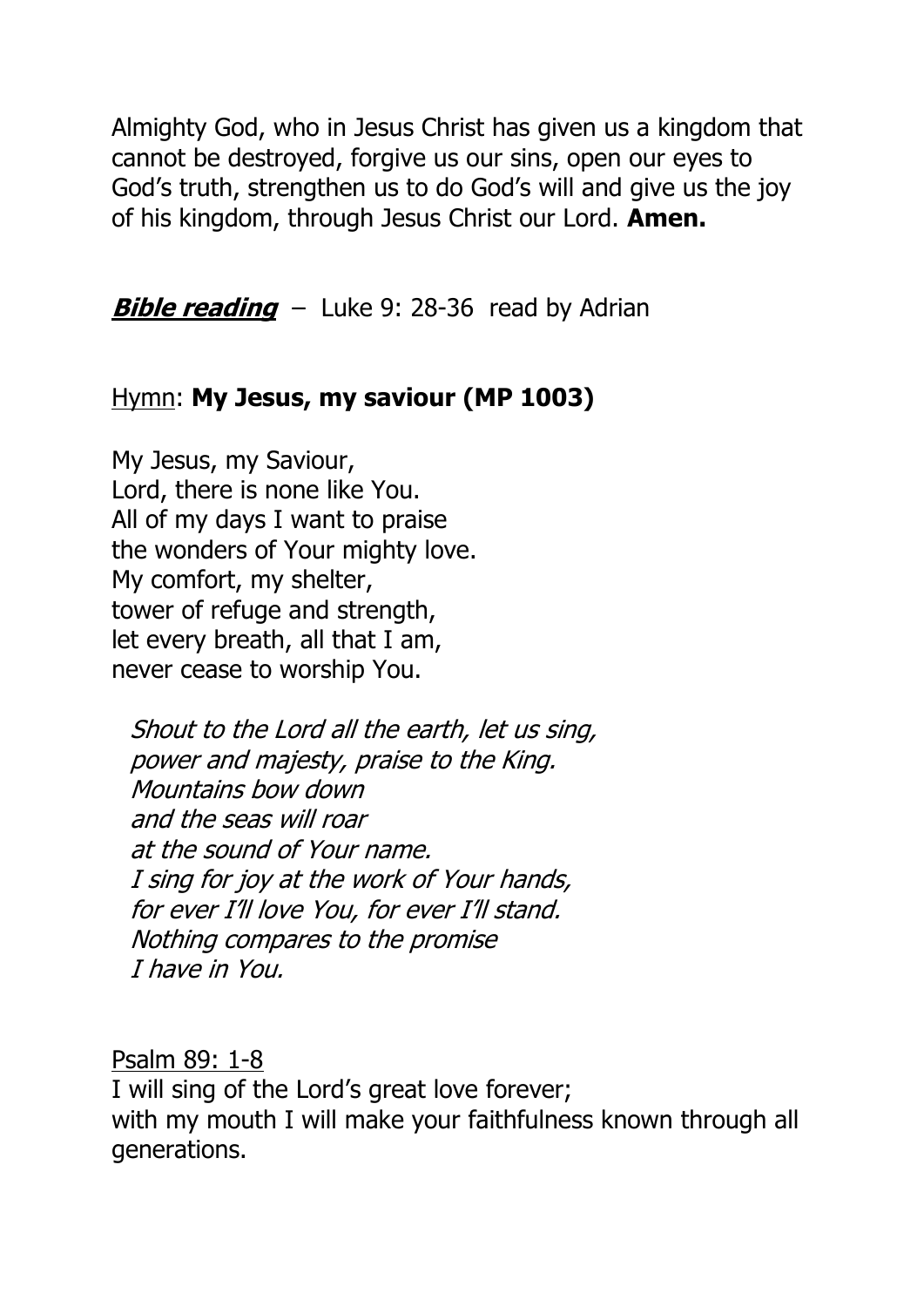I will declare that your love stands firm for ever, that you established your faithfulness in heaven itself.

You said, "I have made a covenant with my chosen one, I have sworn to David my servant, I will establish your line forever and make your throne firm through all generations."

The heavens praise your wonders, O Lord, your faithfulness too, in the assembly of the holy ones. For who in the skies above can compare with the Lord? Who is like the Lord among the heavenly beings? In the council of the holy ones God is greatly feared; he is more awesome than all who surround him.

Oh Lord God Almighty, who is like you? You are mighty, O Lord, and your faithfulness surrounds you. Glory to the Father and to the Son and to the Holy Spirit; as it was in the beginning is now and shall be for ever. **Amen.**

#### **A reflection** – by John W

Today I want to start by telling you a story, it is a true story set approximately sixty-five years ago.

As a young boy I was interested in trains and all things mechanical (I still am!). Each year there was an exhibition called the "Schoolboys Own Exhibition" in London. It was my dream to go and see it. But unfortunately, we did not have the money or time to go. You see my father had to work five and half days each week and perhaps even six days a week, long days so there was little time left. So, it was just a dream and I soon forget about it.

One Saturday I was woken up and told to get ready as dad was going to take me out to London. I asked why but mum didn't answer, so we got ready, and dad and I went off by train and underground till we arrived at our destination. I was amazed at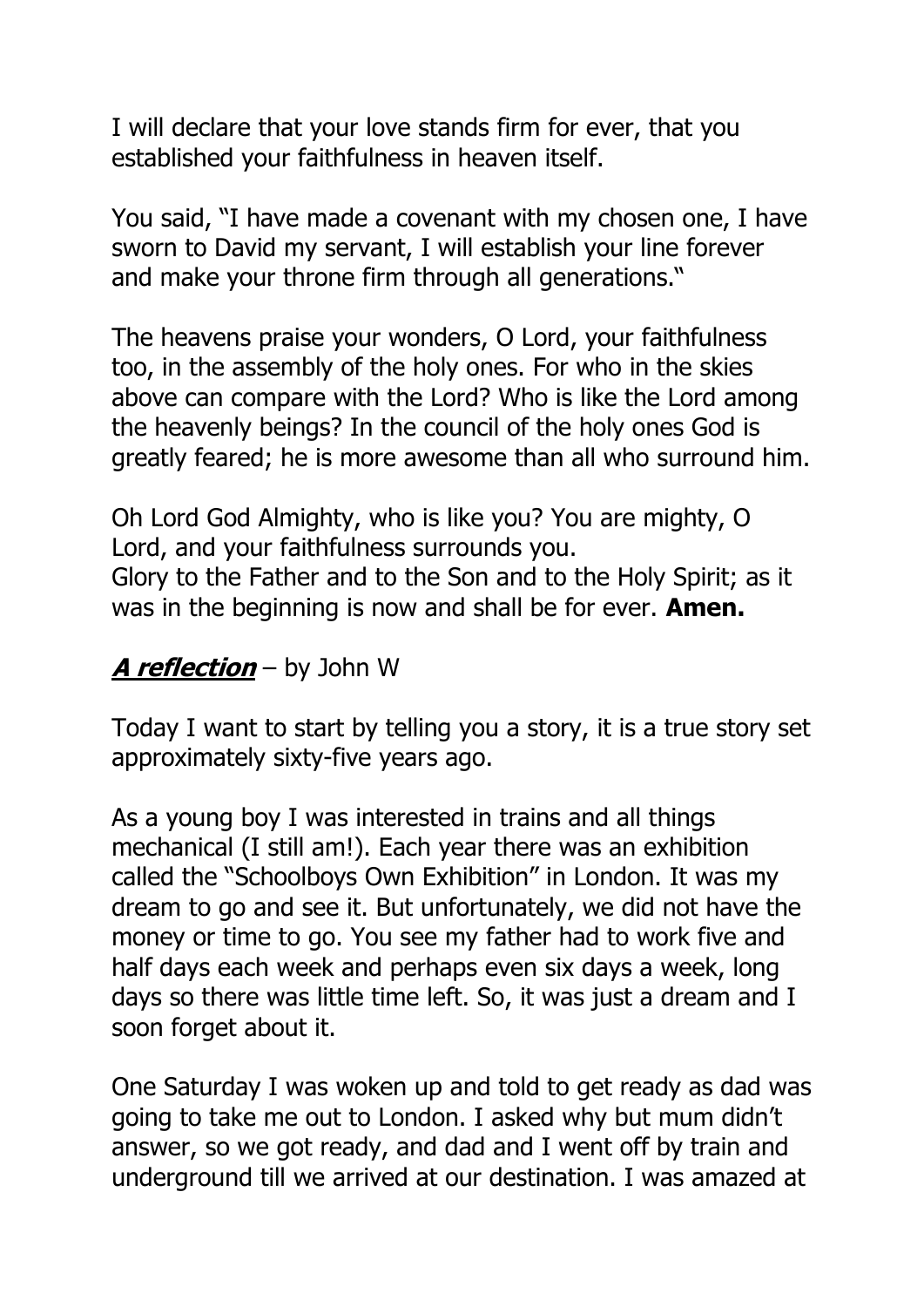the number of people all around and when I saw where we had arrived at, I was so happy. It was the site of Schoolboys Own Exhibition, it was a dream come true, he had given up a day's work and saved up the money to go with me. I looked at my dad and knew he was the greatest dad in the world.

Unlike the disciples in the Bible story we just heard, I could not stop talking about the exhibition, about the things that we had seen and about the trains!

So back to our reading, Jesus with Peter, John, and James were going off to pray but not just to pray - up a mountain. It was not unusual to see Jesus wanting to pray but he was generally alone in a quiet place. Something was about to happen, but the disciples did not know what they were to expect, they were excited and full of expectation.

They arrived at the top of the mountain and the three disciples were tired. These where fit men used to hard work so it must have been hard work to get up the mountain. Yet Jesus started to pray.

What happened next was a truly amazing event, Jesus was transformed, "the appearance of his face changed, and his clothes became as bright as a flash of lighting. Two men, Moses and Elijah appeared in glorious splendour, talking with Jesus".

The disciples had followed Jesus with no expectation of what was about to happen unknowing that they were about to see the transfiguration. Moses and Elijah appeared to stand beside Jesus symbolising that Jesus is their successor.

He is bringing a new covenant from God for all people both Jews and Gentiles to replace the old covenant which Moses had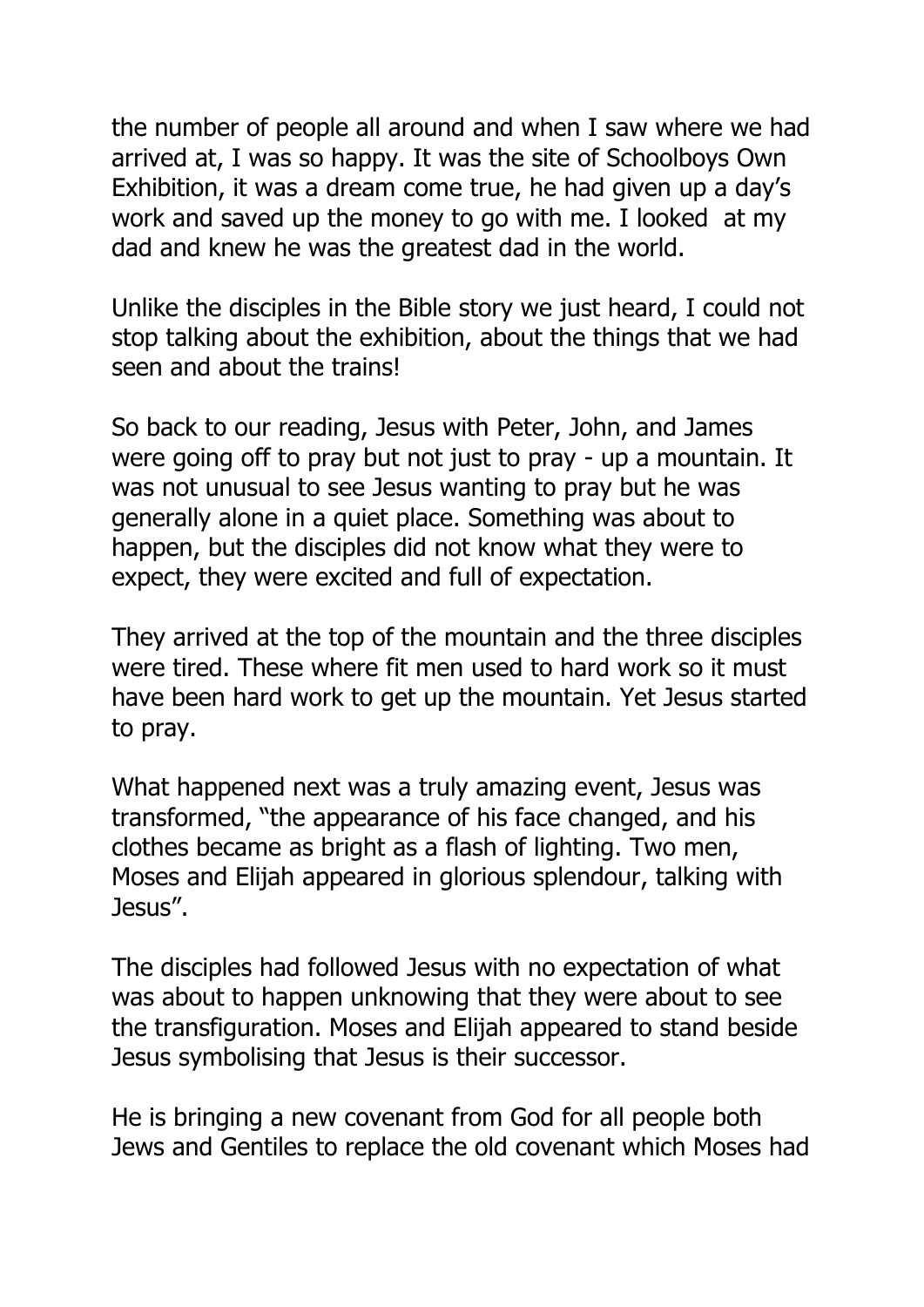given to the Jews. He is reassuring the disciples that even though Jesus must suffer they must listen to him and obey.

For the disciples it was a time of great joy but something they were told not speak about.

This is the bit of the story I want us to focus on today, "a cloud appeared and enveloped them….and a voice came from the cloud, saying This is my Son, whom I have chosen; Listen to him".

To follow Jesus requires obeying him, which requires hearing him, which requires listening to him. As simple as that might sounds this is the heart of our journey together through the coming season of Lent. We will seek to listen to him. We will try to avoid the temptation of believing we know what he meant. We will lean into what he actually said. We will hang on his words and ask them to challenge us, shape us, break us, and heal us.

To listen to someone means to pay attention to what they say — to their words. Over the course of our lifetime, we all do a lot of talking! How many words would you estimate the average person speaks in their lifetime? Got a number in your mind.. one expert estimates, the average person speaks 900,000,000 words over the course of a lifetime.

Multiply that by those in your own family or multiply by the numbers sitting in this church today or watching the service at home. In no time we have billions and billions of words bouncing around us all the time. That's before you turn on the TV, radio, or check into social media.

Now, how many words would you estimate are in the Bible? The King James Version boasts 783,137 words. And how many of those would you estimate are the recorded words of Jesus?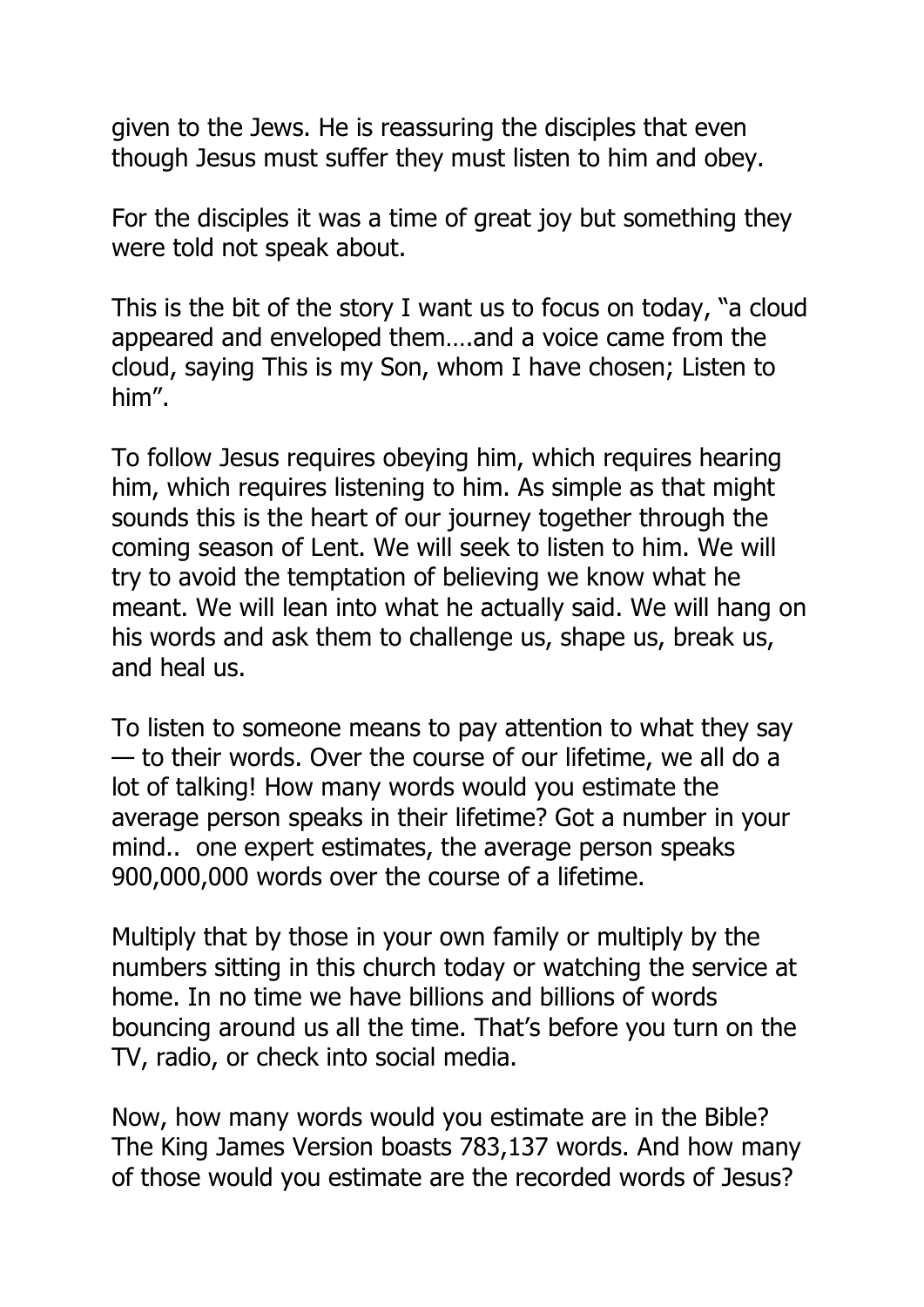36,450. Very roughly speaking, if you take out the duplicated words as they are repeated across the synoptic Gospels, it gets us down to less than 20,000 words.

I need to be careful here, but studies show the average woman speaks approximately 20,000 words a day and the average man speaks approximately 7,000 words a day!

The millions of words we will speak over the course of our lifetime and the billions of words we will hear, doesn't it make sense that we would want to give the absolute fullness of our attention to the twenty-thousand or so words spoken by the most significant person in the history of history—Jesus Christ, The Son of God? The second person of the Trinity—who among those 20,000 words said, "Heaven and earth will pass away, but my words will never pass away" (Luke 21:33).

I challenge both you and me to get ready as we enter the season of lent. Will we take the challenge of actively listen to Jesus, and then actively respond? It sounds simple but is a dangerous proposition. There is no way to predict how His Word may transform your life.

Yet remember this as the Father stated, "This is my Son, whom I have chosen; Listen to Him."

We have been to the Transfiguration Mountain, and we are on the road to the Cross, which is the road, the resurrection, Jesus has something to say to each one of us. Are you ready to receive his words for us?

How will you hear him?

What will it take to get yourself to a place where you can hear him? **Amen**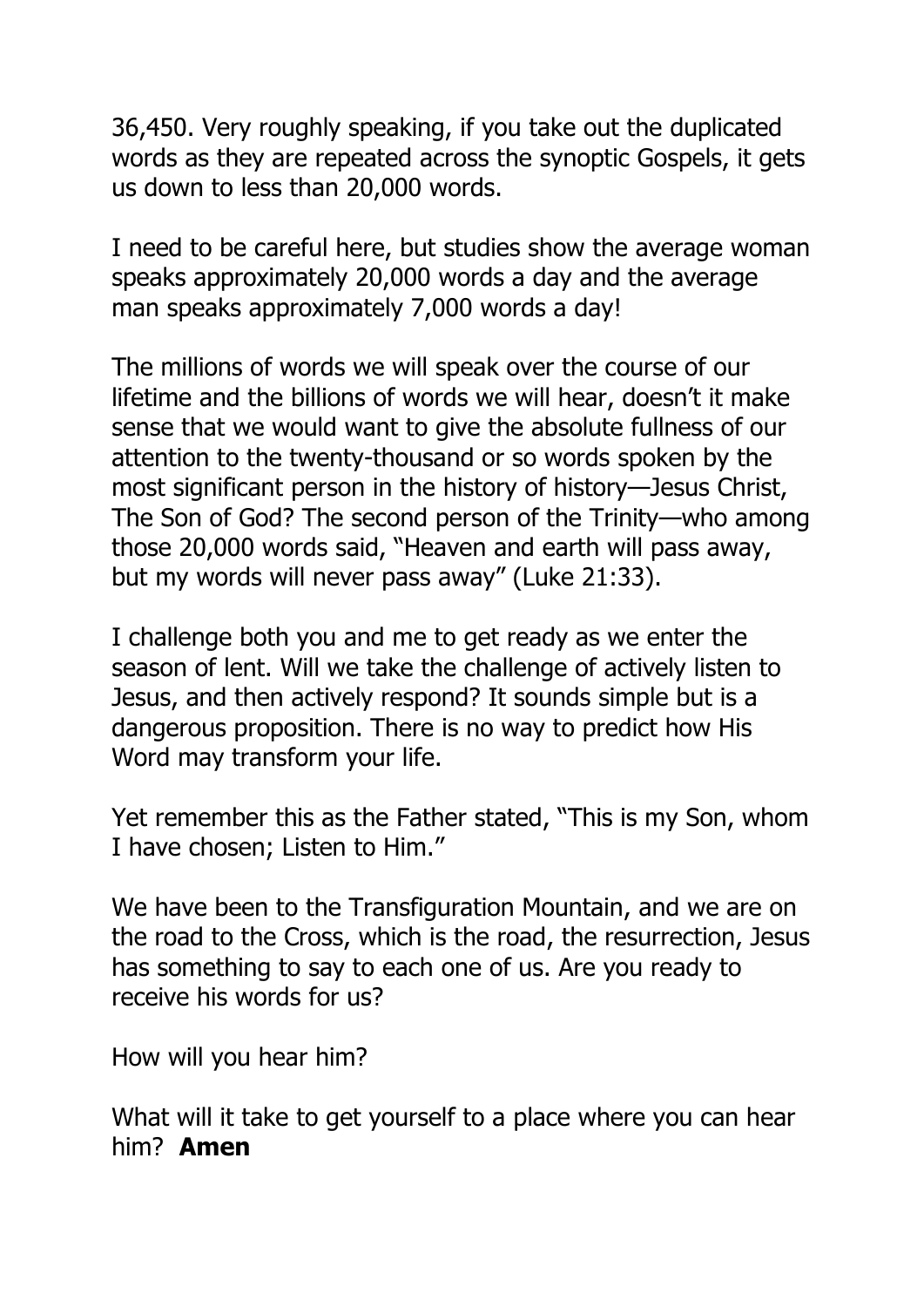#### **Musical offering**

# **Creed**

I believe in God, the Father almighty, creator of heaven and earth. I believe in Jesus Christ, his only son, our Lord, born of the Virgin Mary, suffered under Pontius Pilate, was crucified, died, and was buried; he descended to the dead. On the third day he rose again; he ascended into heaven, he is seated at the right hand of the Father, and he will come again to judge the living and the dead. I believe in the Holy Spirit, the holy catholic Church, the communion of saints, the resurrection of the body, and life everlasting. Amen.

#### Hymn: **Father hear the prayer we offer (MP 132)**

Father, hear the prayer we offer: not for ease that prayer shall be, but for strength, that we may ever live our lives courageously.

Not for ever in green pastures do we ask our way to be: but by steep and rugged pathways would be strive to climb to Thee.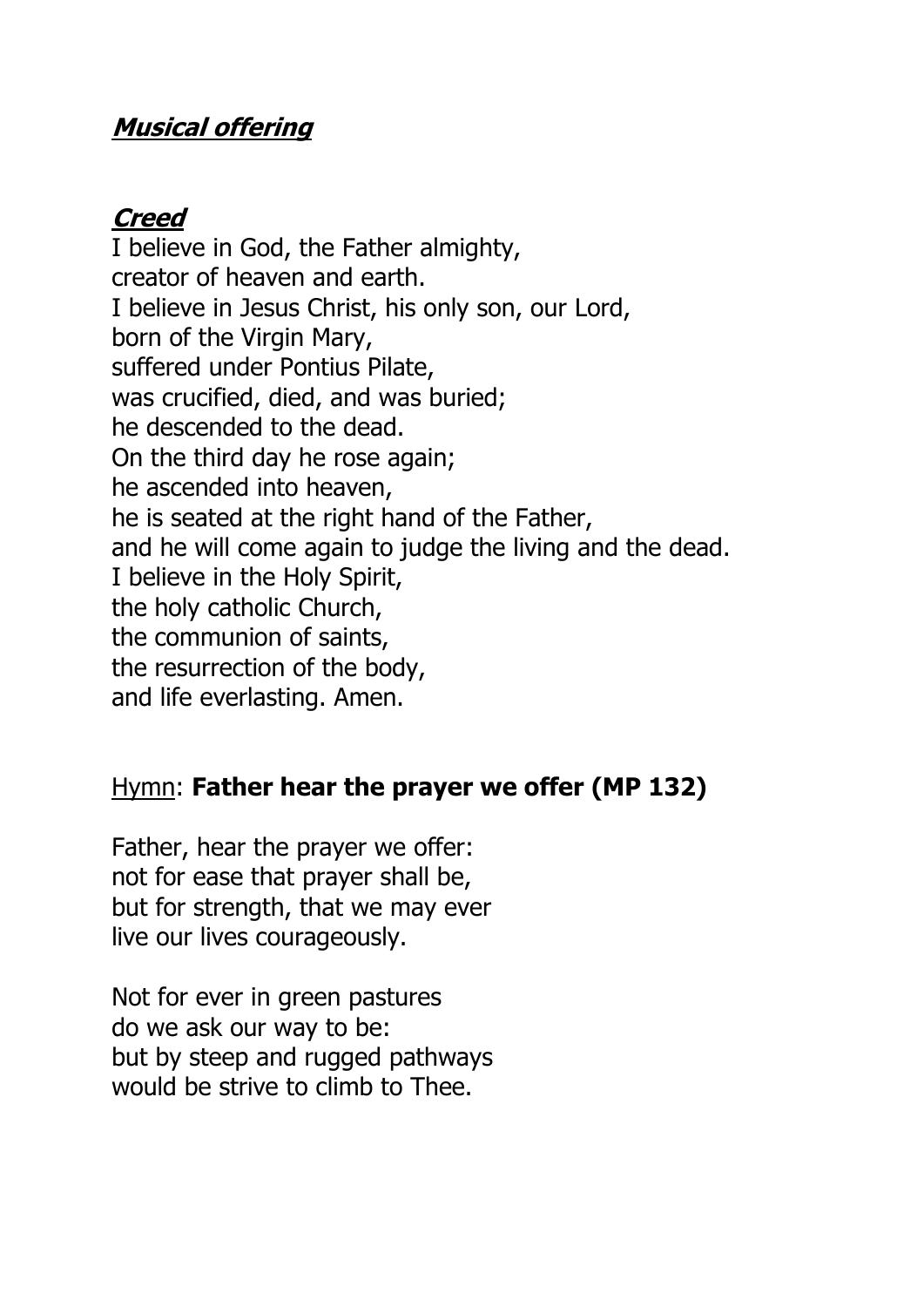Not for ever by still waters would we idly quiet stay; but would smite the living fountains from the rocks along our way.

Be our strength in hours of weakness, in our wanderings be our guide; through endeavour, failure, danger, Father, be Thou at our side.

Let our path be bright or dreary, storm or sunshine be our share; may our souls, in hope unweary, make Thy work our ceaseless prayer.

# **Prayers of Intercession** - Led by Jennifer

Really the only perfect prayer is "Thy will be done". It covers everything. However, as we pray in more detail, we are in the presence of God; we are trusting Him to hear and answer us and we ourselves are changed. So – let's ask, let's intercede, let's pray, let's recognise the answers as they come!

1. Dear Lord and Father we are so privileged to be welcomed into Your presence and to be able to cast all our cares upon You. Currently we are so concerned about the situation with Russia and the Ukraine. We feel helpless so we bring the leaders and peoples of both countries to You, asking for their protection and the avoidance of full-scale war.

## **Lord, in Your mercy, hear our prayer.**

2. We pray for the millions who have had to leave their homes because of conflict and poverty. Please support the agencies that are trying to bring food and shelter. Guide us in what we can do in prayer and financial support.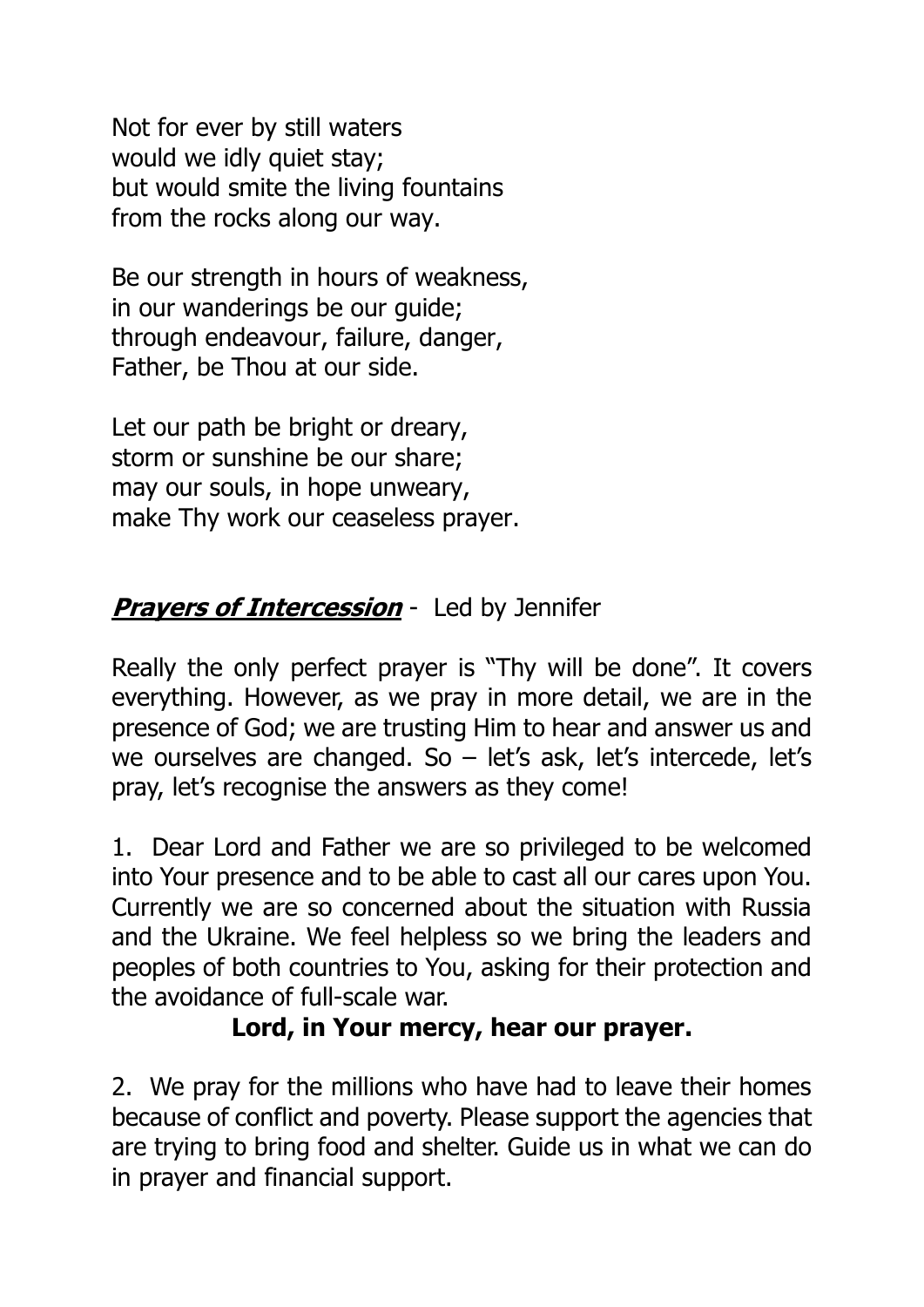## **Lord, in Your mercy, hear our prayer.**

3. We pray for those in authority in our own country that they may have wisdom, integrity, and vision in their discussions and plans. We remember especially the way forward regarding Covid and what help we should give to the situation in the Ukraine.

## **Lord, in Your mercy, hear our prayer.**

4. We pray for our Queen as she recovers from Covid. Help her to have proper rest so that she will be well soon and be able to enjoy the celebrations of her 70 years on the throne. We thank You for her deep, lifetime faith in You and for the example and encouragement it is to us.

## **Lord, in Your mercy, hear our prayer.**

5. Lord we pray for our village  $-$  for the schools, the surgery, community services, the shops, pubs and restaurants, the fire station, the residential homes, holiday accommodation, and all who visit. We pray for the life of our church as we return to more normal services. We pray for the worship, witness, and welcome that we give. May we be willing to be the channels of Your love as you guide us to those who might need a friend. Be with the ministry team, the PCC and Julie as they seek Your guidance in the way You want the church to develop and grow.

## **Lord, in Your mercy, hear our prayer.**

6. We pray for the bereaved and ill people in our community, asking for your comfort, presence, and healing for them. Bless the meetings of the bereavement group that people may be supported and loved. Be with those who take funerals.

#### **Lord, in Your mercy, hear our prayer.**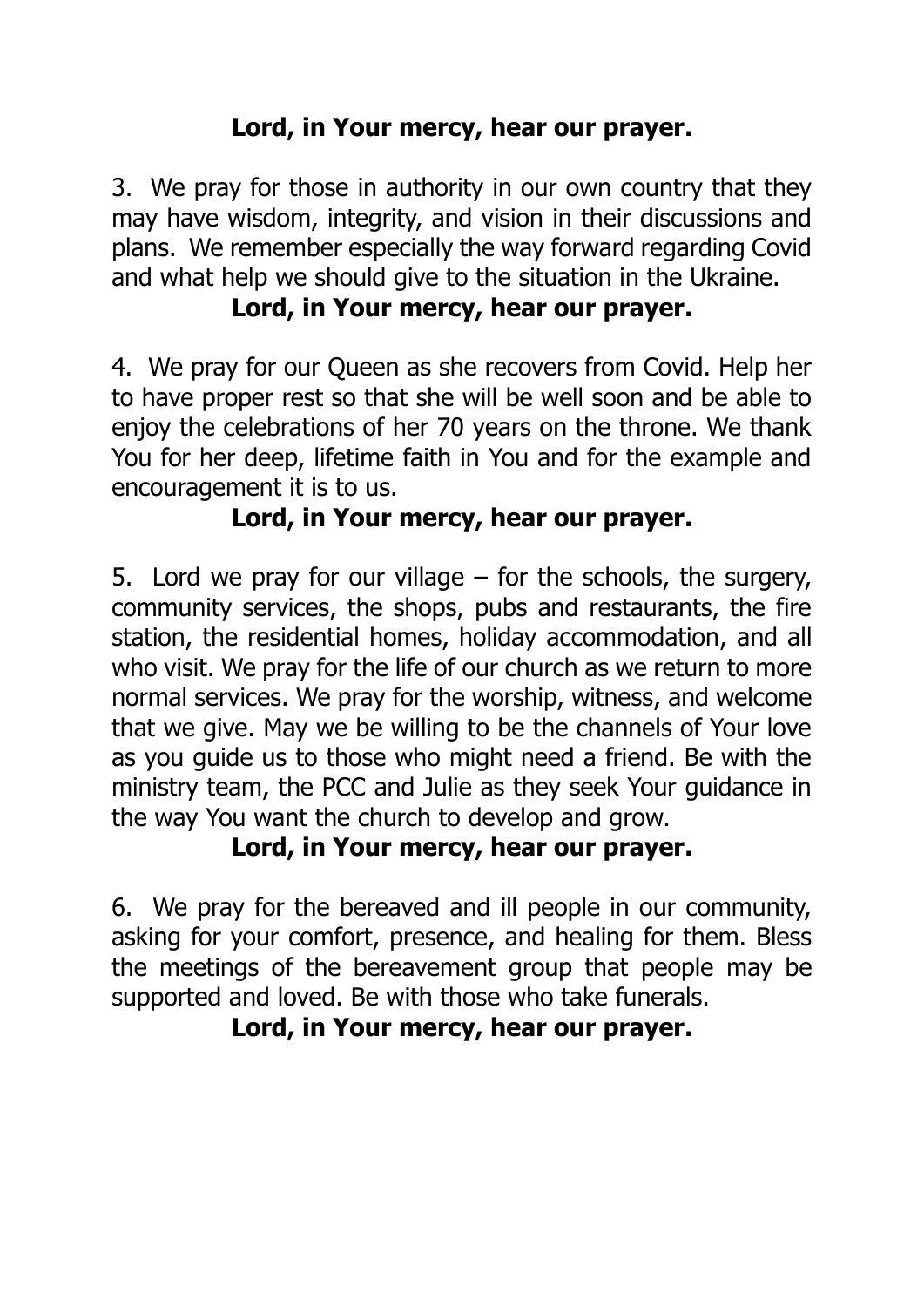7. We pray for our tithe partners:-

For Andrew and Shona Goodman, serving God in Thailand.

For Nelson's Journey as they support children and young people who have been bereaved.

For Tansen Mission Hospital in Nepal and Rachel Karrach who is the medical director.

For Christians against Poverty who support families who need help with financial management. They guide them in ways to get out of debt and its causes. They operate locally.

For the King's Lynn Night Shelter staff who help the homeless with accommodation and food

For Transaid, in Tanzania, which provides bicycle ambulances for women in labour and children. They also train lorry drivers and teach basic mechanics.

For the Leprosy Mission who are involved in the diagnosis, treatment, and reconstructive surgery for people with leprosy.

#### **Lord, in Your mercy, hear our prayer.**

8. Lastly, Lord, we pray for ourselves that we may come ever closer to You; love and serve You more and more and bring the love of Jesus to all You put in our paths.

Accept these prayers for the sake of Jesus our Lord and Saviour. **Amen**

#### **The Collect**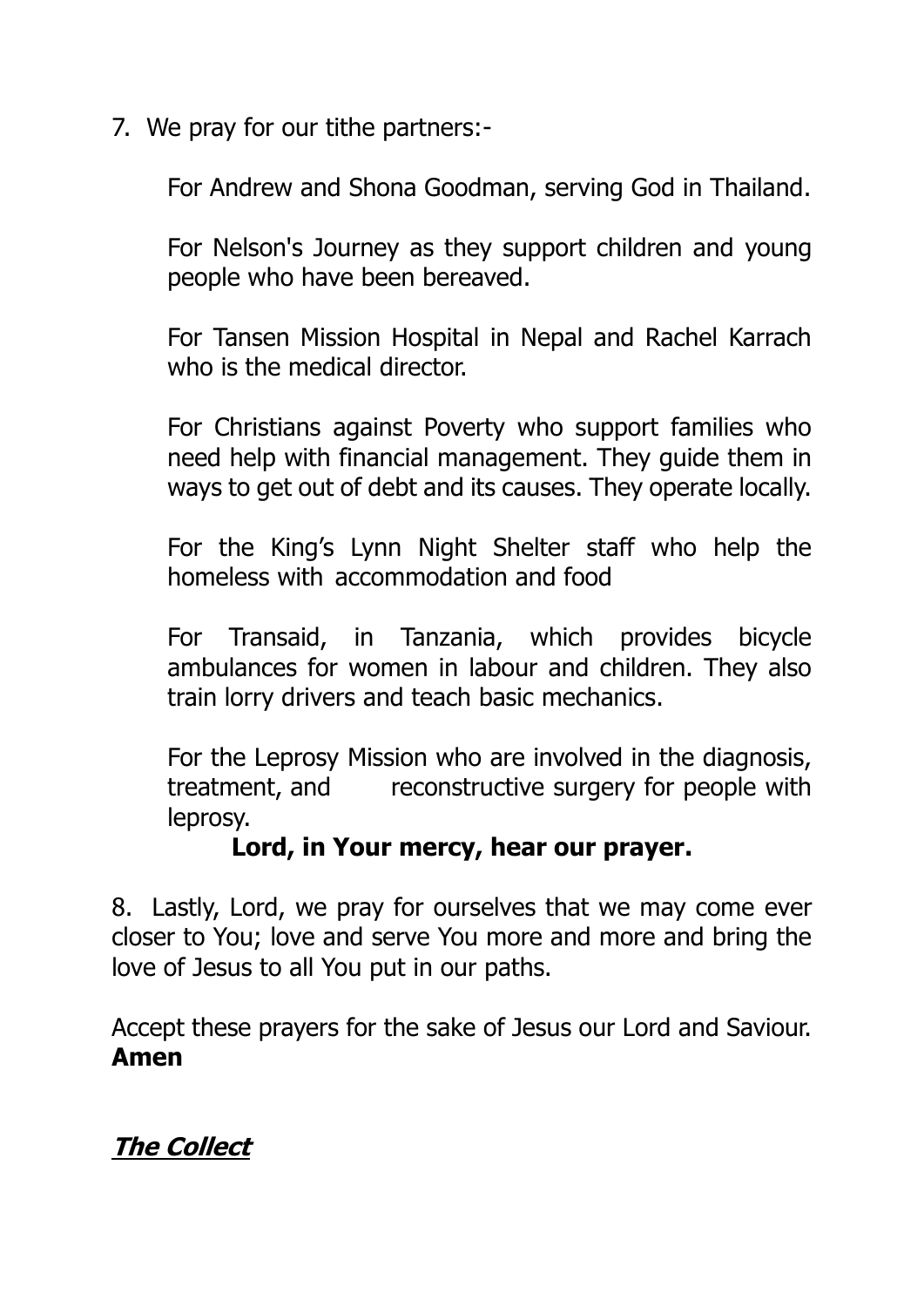#### Hymn: **Go tell it on the mountain (MP 179)**

Go, tell in on the mountain, over the hills and everywhere; go, tell it on the mountain that Jesus is His name.

He possessed no riches, No home to lay His head; He saw the needs of others And cared for them instead. Go tell it on the mountain…..

He reached out and touched them, the blind, the deaf, the lame; He spoke and listened gladly to anyone who came. Go tell it on the mountain…..

Some turned away in anger, with hatred in the eye; they tried Him and condemned Him, then led Him out to die. Go tell it on the mountain…..

'Father, now forgive them' – those were the words He said; in three more days He was alive and risen from the dead. Go tell it on the mountain…..

He still comes to people, His life moves through the lands; He uses us for speaking, He touches with our hands. Go tell it on the mountain…..